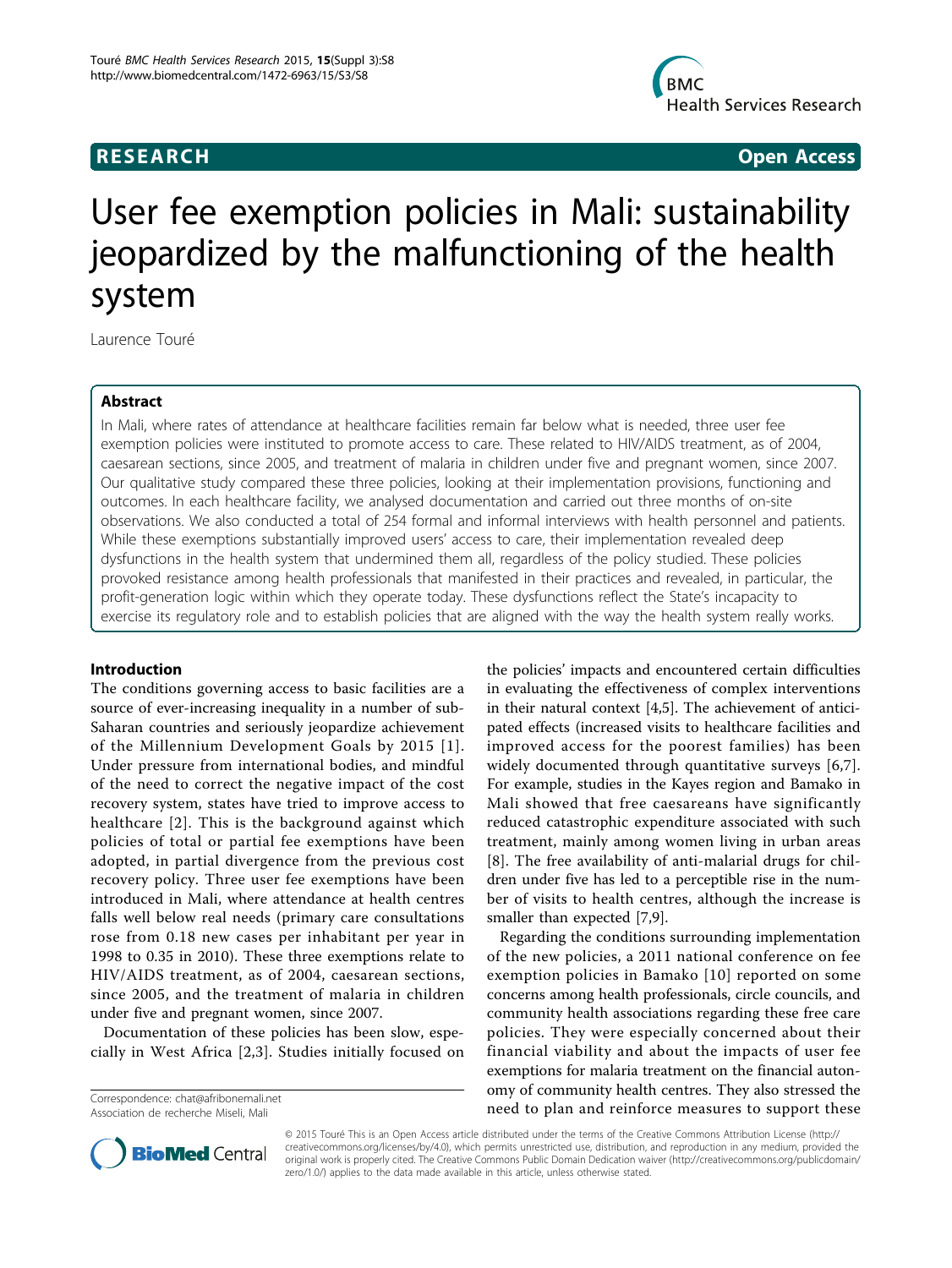policies. At the conclusion of this national conference, all stakeholders pointed to the need for more knowledge on the dynamics of the implementation process.

After these policies had been in force for a few years, it was important to (a) document and compare the uptake of user fee exemptions policies by those responsible for their implementation (i.e., health workers) and (b) evaluate the policies' impact on the health system and the circular nature of the dynamic. Exemption policies in Africa have had an impact on most health system functions [[11](#page-10-0)], with respect to WHO and universal coverage [[12\]](#page-10-0). However, in the specific context of our study in Mali, we studied essentially the impacts on the health services provision function. We compared different policies in identical contexts (an approach rarely used before now) to better understand the factors underlying their success or failure and particularly what role the common substratum, i.e., the health system and its provision of services, played in the results.

### Methods

This was a qualitative study involving case studies [[13](#page-10-0)]. We began by conducting interviews at the national level and consulting available documentation (service notes, activity reports, etc.) to understand the framework established for each policy, as a foundation for analysing the gap between those provisions and the actual conditions of implementation on the ground (Table 1).

To study the free care policies related to caesareans and malaria, we selected Bamako and the regions of Kayes and Sikasso. For the policy related to HIV, we focussed only on Bamako.

Bamako was selected because it is an urban environment that is close to decision-making and supply points. In Bamako, we selected the Commune 1 health district because it contains Mali's first CSCOM (community health centre), has a well-recognized CSREF (referral hospital), and is made up of neighbourhoods of very different standings. The Kayes region was selected because

the Canadian Council for International Co-operation is involved in maternal health in that region and has conducted quantitative studies that are complementary to our qualitative approach [[14\]](#page-10-0). In that region we selected Kita district because it is also a sentinel site for malaria control, which suggested good conditions for implementation. In the Sikasso region, we selected the Sikasso district because it offered a rather advantageous health setting, with no major structural impediments to the successful implementation of major free care policies. In these three districts of the three regions, we selected three health centres. First, the three referral health centres (CSREFs) were studied, as these are the district referral hospitals. Then, we selected the two most contrasted community health centres (CSCOM) in the districts. The contrast was determined based on their degree of isolation, which has an influence on information, supervision, and drug supply, but also on health worker and commu-

nity organization dynamics, as well as on the level of use of the CSCOM by the population (Table [2\)](#page-2-0). The management of caesareans was studied in two CSREFs in Bamako and Kita, and at the Sikasso regional hospital, a public institution that enjoys a degree of independent management. We observed a total of 58 cases of caesareans at the three sites.

To vary the management status of multiple sites (public, semi-public or private centres, which do not function in the same ways) in a single given context, we studied the management of HIV/AIDS patients in the district of Bamako alone, selecting three sites. The first was the CESAC (advice and counselling centre), an associativeand, as such, private-treatment centre run by ARCAD-SIDA (association for research, communication and home assistance for persons living with HIV/AIDS) and devoted exclusively to the management of HIV/AIDS. The second was the CSREF of Commune 2, a public health centre offering fully integrated management of the disease. The third was the USAC (care, support and counselling unit) of the CSREF of Commune 1. This unit,

Table 1 Number and types of interviews conducted at the national level.

| Groups                                                                                     | <b>Number</b> |  |
|--------------------------------------------------------------------------------------------|---------------|--|
| Managers in the Ministry of Health, at the national and regional levels                    | 16            |  |
| Managers in the HIV/AIDS program                                                           | 8             |  |
| Managers in the malaria program                                                            |               |  |
| Managers at the Ministry of Health specialized in caesareans                               |               |  |
| Technical and financial partners (United Nations agencies, bilateral cooperation agencies) | 16            |  |
| National NGOs                                                                              | 9             |  |
| International NGOs in Mali                                                                 | 6             |  |
| Medical experts                                                                            |               |  |
| Officials from the presidency of the republic                                              | 2             |  |
| Total                                                                                      | 64            |  |
|                                                                                            |               |  |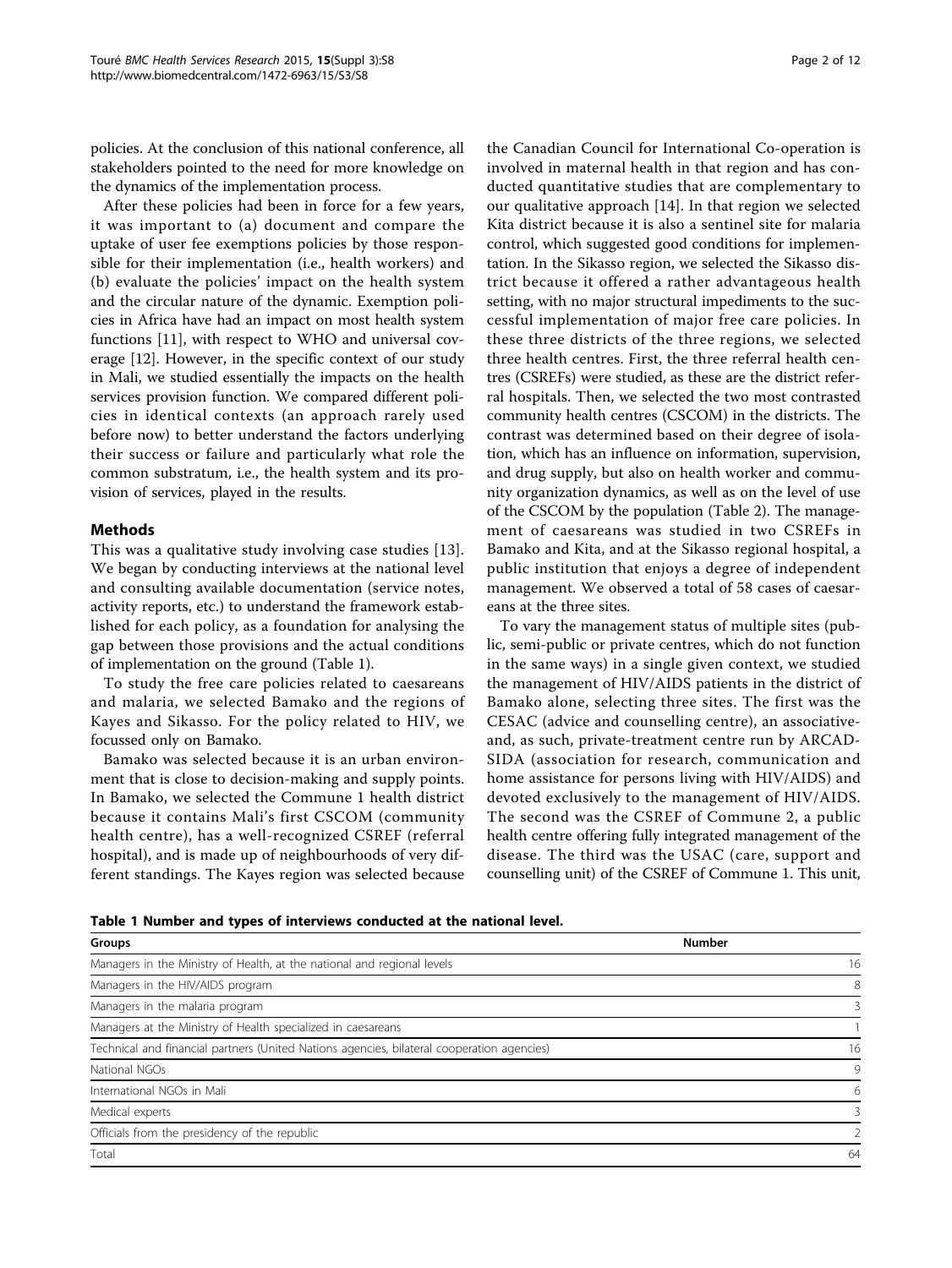| Study<br>district |                                       | Free malaria care policy                                          | Free<br>caesarean<br>policy | Free HIV/AIDS care policy                                                        |
|-------------------|---------------------------------------|-------------------------------------------------------------------|-----------------------------|----------------------------------------------------------------------------------|
| Sikasso           | <b>CSREF Sikasso</b>                  | District hospital                                                 | Regional<br>hospital        | N/A                                                                              |
|                   | Urban CSCOM<br>Sanoubougou            | Urban, well attended, dynamic team                                |                             |                                                                                  |
|                   | Rural CSCOM Kafana                    | Rural, isolated, health mutual, well enough<br>attended           |                             |                                                                                  |
| Bamako            | CSREF Commune 1,<br>Bamako            | District hospital                                                 | <b>CSREF</b><br>Commune 1   | CSCOM Commune 2, Bamako, integrated AIDS<br>procedure                            |
|                   | CSCOM Commune 1<br>Banconi            | Good performance, oldest in the country,<br>popular neighbourhood |                             | USAC Commune 1 Bamako; AIDS procedure =<br>associative unit in the public centre |
|                   | <b>CSCOM Commune 1</b><br>Djelibougou | Recent, well-off neighbourhood                                    |                             | <b>CESAC</b><br>Associative centre                                               |
| Kita              | CSREF Kita                            | District hospital                                                 | <b>CSREF Kita</b>           | N/A                                                                              |
|                   | CSCOM Djidian                         | Isolated, elderly retired physician,<br>community dynamics        |                             |                                                                                  |
|                   | <b>CSCOM Badinko</b>                  | Well located but poorly attended, new<br>physician                |                             |                                                                                  |

<span id="page-2-0"></span>Table 2 The nine sites involved in the study of the three policies.

which specialized in HIV/AIDs, was located in a public health centre but had a certain level of autonomy; it was funded by ARCAD-SIDA with the CSREF's backing.

In each site, the research team carried out a documentary analysis (data produced by the health information service and service notes), three months of on-site observation, and formal and informal interviews with healthcare workers and patients. Our team was made up of a researcher in charge of studying the emergence and implementation of the three policies at the national level and a team of three research assistants supervised by the author of the article; each research assistant was in charge of one of the study sites, for each of the three policies. We conducted in-depth qualitative interviews with different categories of personnel (service chiefs, physicians and residents, nurses or midwives, nurses' aides or matrons) in the services affected by the free care policies in each of the selected health centres. Respondents were selected to ensure that all categories of health workers were represented in our sample so that all possible viewpoints would be included. We also interviewed patients and those accompanying them during our onsite observation periods, whose care we were able to observe before their discharge (Table [3\)](#page-3-0).

By triangulating information in this way and by long immersion in the field, we were able to record not only interactions between actors, but also the conditions in which patients were managed, above and beyond what health professionals reported about their practices. The data (daily observations recorded in notebooks, interview transcripts) were subjected to thematic analysis (with the construction of a thematic tree) and interpretation. The data were examined and discussed, and data relating to

different themes and sites were compared. The research was authorized by the ethics committee of the INRSP (National Institute of Public Health Research: 9-000011/ CE-INRSP). The field surveys were conducted between September 2010 and December 2011, and the research findings were presented at a meeting in Bamako in November 2012.

The three policies are presented below. In each case we focus first on the action plan adopted for each and then on their operationalization and the results achieved. Finally, we show how malfunctions within the health system had much the same effect on all three policies, despite the policies' very different functions.

#### Results

# The policy of free healthcare for HIV/AIDS treatment National policy background

As defined by law in 2006, free healthcare for HIV/AIDS sufferers entails access to antiretroviral drugs and to contraceptives for men and women; absorption of the cost of consultations, analyses, and screening; and the biological monitoring and treatment of opportunistic diseases. Hence, the policy confers substantial and undisputed rights on a single category of patients.

Unchallenged at the national level, the user fee exemption for HIV/AIDS patients also benefits from considerable financial support from international partners, especially the Global Fund. From 2006 to 2009, internal resources only amounted to between 18% and 26% of the total budget allocated to HIV/AIDS in Mali [[15](#page-10-0)]. Since its introduction, the fee exemption has also benefited from extensive technical support in the form of management of supplies (specialist software, technical assistants,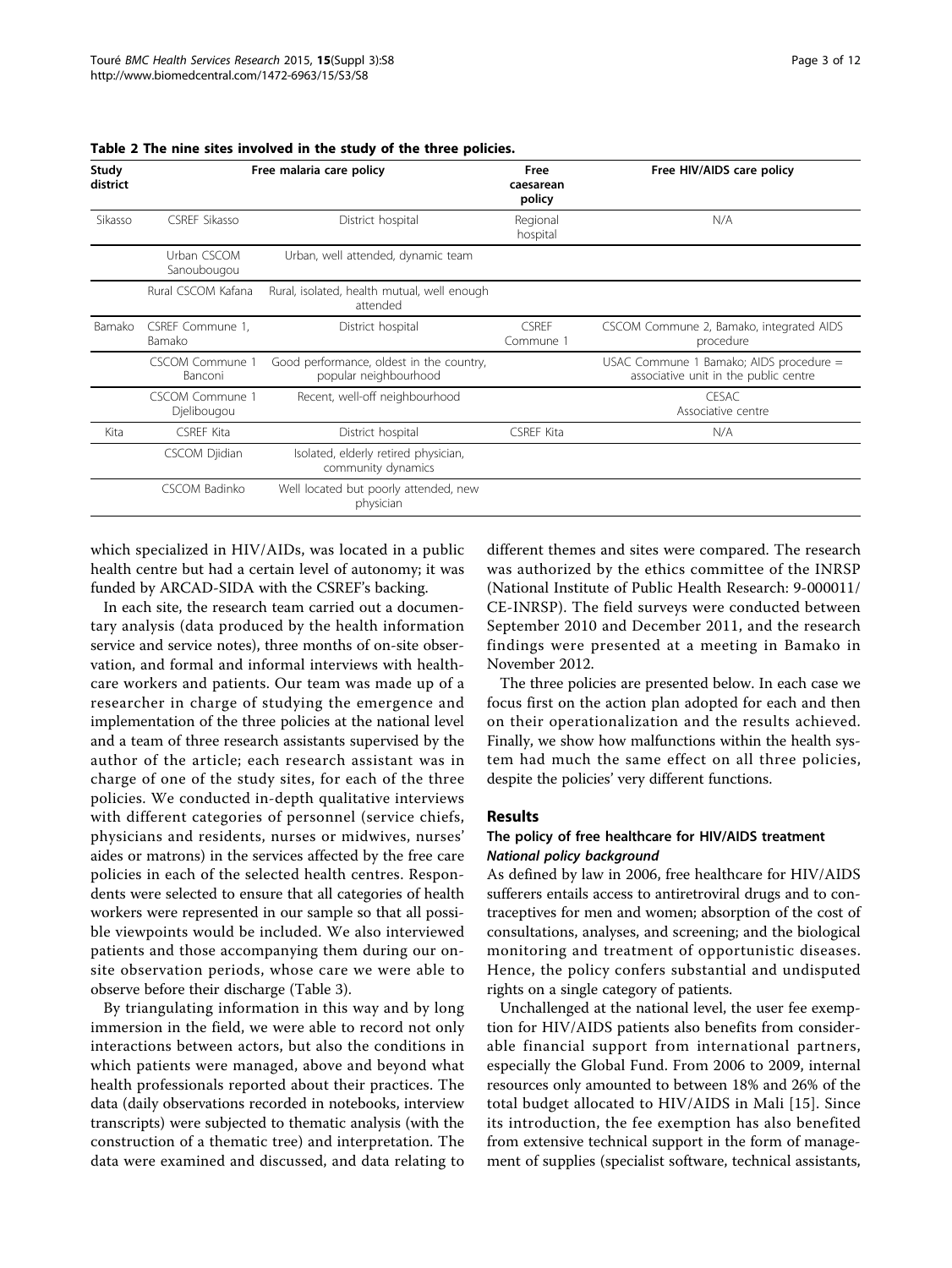| <b>Free healthcare</b><br>policies | Number of interviews with health<br>professionals | Number of interviews with community<br>leaders* | Number of interviews with<br>patients/carers |
|------------------------------------|---------------------------------------------------|-------------------------------------------------|----------------------------------------------|
| Caesareans                         | 36                                                |                                                 |                                              |
| Malaria                            | 36                                                |                                                 |                                              |
| <b>HIV/AIDS</b>                    | 35                                                |                                                 |                                              |
| Total                              | 107                                               |                                                 |                                              |

<span id="page-3-0"></span>Table 3 Number and types of interviews conducted in the sites.

\* Community leaders are involved only in community health centres (CSCOM) and have no role with regard to caesareans or HIV/AIDS management.

training and logistics), a training policy of unrivalled scope, the establishment of a follow-up system with the resources to match, and a monitoring system. However, this monitoring system was essentially based on quantitative indicators, designed to render accounts to donor agencies, and as such not very useful for capturing the implementation process as required for our study.

"This type of free healthcare has more partners than the others. The partners even provide logistical support for distributing ARVs at the regional level. Effectiveness in combating AIDS is determined at the partner level," (Official, Regional health authority).

Another distinguishing feature of this policy in Mali is that it is largely implemented at the operational level by the associative sector, which is private. The HIV/AIDS treatment programme was set up by the association ARCAD-SIDA at a time when the State confined its involvement to promoting prevention. Thus, the programme to fight the disease was largely developed alongside government structures, around and with the support of community associations specializing in the medical management of the disease. This was something new to Mali. On the strength of donations from the Global Fund, measures were negotiated to support this form of free healthcare. These measures included advantageous conditions for those working in associative structures, adherence clubs, and home visits, as well as salaries for psychosocial counsellors providing comprehensive management and for data entry clerks to support more careful planning; these latter personnel could in fact earn the same or more than physicians working in the public sector.

"In the beginning, our relations with the hospital staff were good, but since the Global Fund came in, the doctors, who often earn less than what is paid to us, the psychosocial counsellors, are frustrated. This translates into a refusal to collaborate. The pharmacist doesn't send us the list of patients lost to follow-up and doesn't send us non-compliant patients." (PLHIV, member of a seropositive patients association).

At the time of our study, the State was heavily involved in fighting the disease; however, associative organizations still managed more than 50% of the patients being treated.

#### The implementation of this policy in healthcare facilities

This free healthcare policy has been a success on the whole, thanks in large measure to both the technical and financial support provided from abroad and the dynamism of the associative sector. As a result, there has been an exponential increase in the number of patients receiving treatment. According to official figures [\[16\]](#page-10-0), in December 2011, of the 42,000 individuals estimated by USAIDS to be in need of treatment in Mali, 29,237 were taking antiretroviral drugs and being regularly monitored at 100 healthcare sites, which distribute the drugs free of charge.

Compared with the two other conditions studied (malaria and caesareans), and according to the observations and interviews conducted in the different health services during this study, the quality of the system providing patient care, including the public system, is reasonably satisfactory. Our study showed that, in a healthcare system characterized by a general climate of indifference towards patients as individuals and nearly non-existent communication between caregivers and patients, the relations that have developed with people living with AIDS and HIV (PLWHIV) are completely unprecedented and privileged.

"We have to show those suffering from the disease that we are not afraid of them, and show more concern for them socially as individuals. Often, one becomes friends with the person, more so than with other illnesses," (Physician, CSREF).

"With Dr X., I feel as if she's family; she's interested in all her patients' social problems and gives good advice. You feel comfortable with her, you're on the same level. Dr X. is willing to spend the time to calm you down, to reassure you, so that you even end up forgetting that you're ill," (PLWHIV, public system patient).

Our empirical results showed that, in practice, both health workers and patients reported that these improvements took the form of a more individualized approach and more specialized response, imposed by national and international standards but also relatively well internalized: longer consultation periods; explanations given to patients about the different aspects of their illness; realtime listening; and visible efforts to ensure a degree of confidentiality in a setting that militates against it, given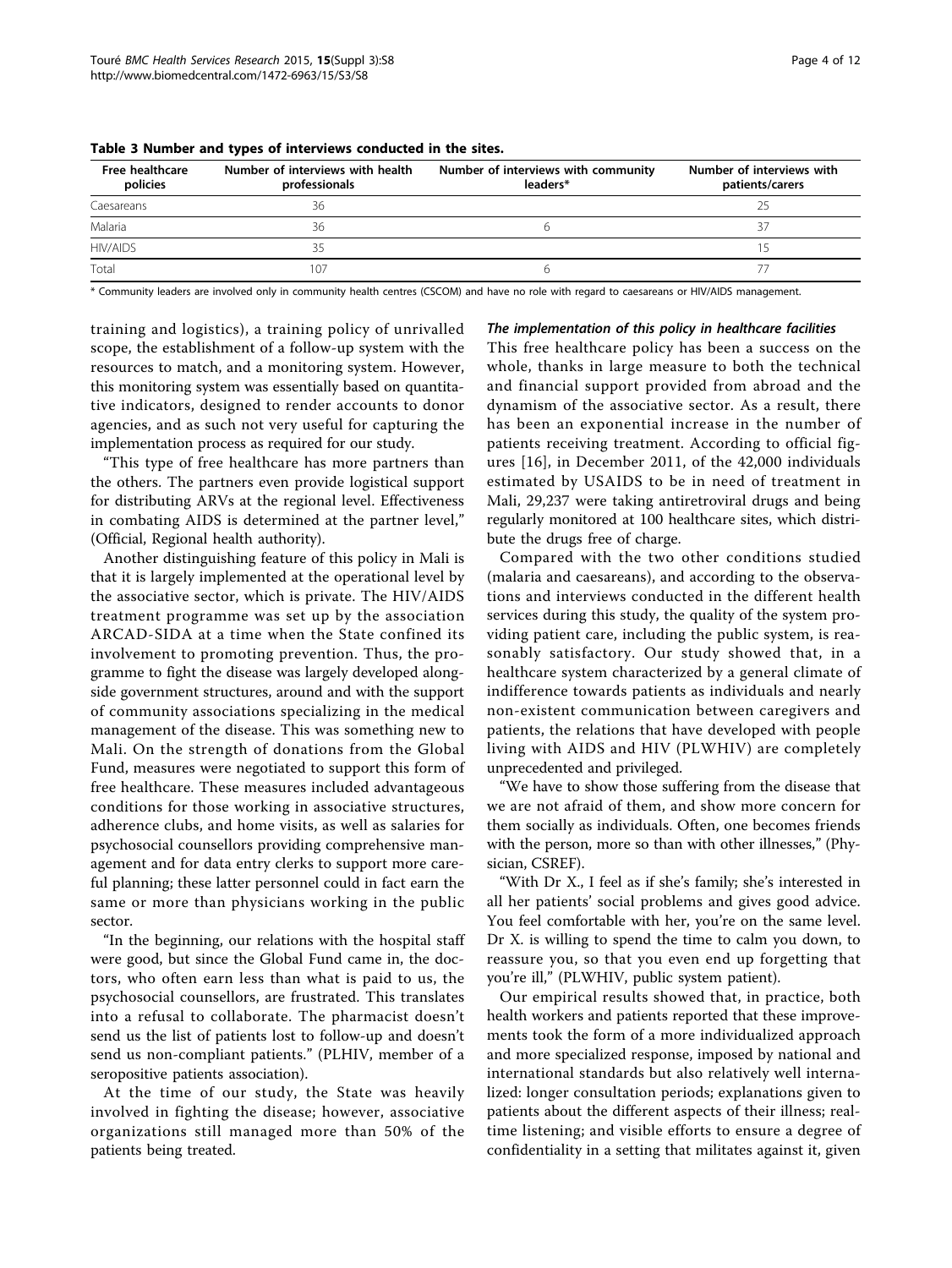the level of responsibility imposed on the caregivers and the cramped premises.

Nevertheless, while demand at the global level had been increasing exponentially, the funding for HIV had fallen off markedly. In Mali, this situation led to narrower targeting of resources, a development that prompted serious frustration within the country and produced cracks in the model system. Beginning in 2008/2009, as needs increased significantly and the worsening financial crisis led to a drop in rich countries' contributions to the "common pot" that was the Global Fund, fewer funds were available at the global level for HIV/AIDS. Difficult negotiations had to be undertaken at the national level, and priority was given to medical care and ARV availability, to the detriment of prevention or community support activities, largely provided by the associative sector.

The comparative approach we adopted in our study revealed the existence of a two-tiered system. The associative sector had managed to sustain the gains it made in terms of quality of services and the free healthcare package by resorting to funding that was parallel to that of the Global Fund (and particularly the financial contribution of international NGOs such as AIDES, etc.). In the public sector, there was a growing tendency for the management of HIV-positive patients to be de-prioritized as these patients were increasingly subjected to the usual public services malfunctions that affect quality of care. Both health workers in the services involved and patients reported long waiting times for consultations, the lack of even a superficial rapport with the prescribing or dispensing doctor, staff turnover, the repeated absence of skilled workers, and faulty equipment. Also in the public health system, according to the worried observation of the Cellule Sectorielle de Lutte Contre le Sida (CSLS - Sectoral AIDS Control Cell) with whom we met, there was an appreciable increase in the number of patients lost to follow-up. On top of all this, the scope of free care was gradually shrinking, especially due to the unpredictable availability of reagents that resulted in longer intervals between check-ups. Stock shortages of medicines to prevent or treat opportunistic infections were becoming more common, and community and support services (e.g. support groups, communal meals) were being abandoned.

The Global Fund temporarily withdrew its funding in late 2010 after an investigative mission by the Office of the Inspector General ostensibly identified irregularities in both the public and associative sectors. While this interruption of funding had serious consequences, in a context of political and security tensions (overthrow of the government, occupation of northern Mali by jihadists), it showed the resilience of the HIV/AIDS management system, owing greatly to the part played by community associations and the technical and financial support received. Our interviews with officials in the national HIV/AIDS programme, with international partners, and with workers in the treatment centres showed that, despite not being paid for several months, until the Global Fund resumed funding, association staff carried on dispensing ARVs and operating the follow-up system, without which the activities would have been seriously compromised. Free healthcare during that time was confined to the management of ARVs, which had been maintained thanks to a significant financial contribution by the State. They were managed with the utmost rigour, and every precaution was taken so that stock shortages would not become an issue; in particular, a very effective network was established between community and government management bodies to facilitate a constant exchange of free inputs.

However, according to the same respondents encountered in our study, donors said that such management was proving too costly, since the system was largely funded from outside the country. More than half the patients taking ARVs were being treated in sites run by associations, whose funding (for human resources and operating costs) was almost entirely dependent on the Global Fund.

"Donors feel that health management is very expensive in Mali because most of the work is undertaken by private bodies, with workers being paid four or five times more, not to mention the other costs," (Staff member, international NGO).

The succession of crises that have undermined the fight against HIV/AIDS has persuaded the Malian government and its international partners to consider institutionalizing the HIV/AIDS programme. To generate economies of scale and to avoid escalation of financial dependency, there is talk of promoting integrated management of the various chronic diseases, and "of ending the isolation surrounding AIDS" (according to an official on the Health Ministry's National HIV/AIDS Committee) by gradually incorporating the associative sector into the public onedespite the public sector's de-prioritization of HIV/AIDS management, and at the risk of compromising outcomes. These fears were expressed by respondents in the associative sector as well as in the CSLS, who pointed to the poorer quality of treatment provided in the public sector.

### The free healthcare policy for caesareans National policy background

The free healthcare policy relating to caesareans is a measure of the State's determination to reaffirm its sovereignty in decisions about national healthcare policies vis-à-vis its technical and financial partners [[15](#page-10-0)]. The policy is funded entirely from the national budget. However, in an effort to contain costs, neither the support measures nor the supervision programme contemplated in the preliminary discussions were retained. Nor did this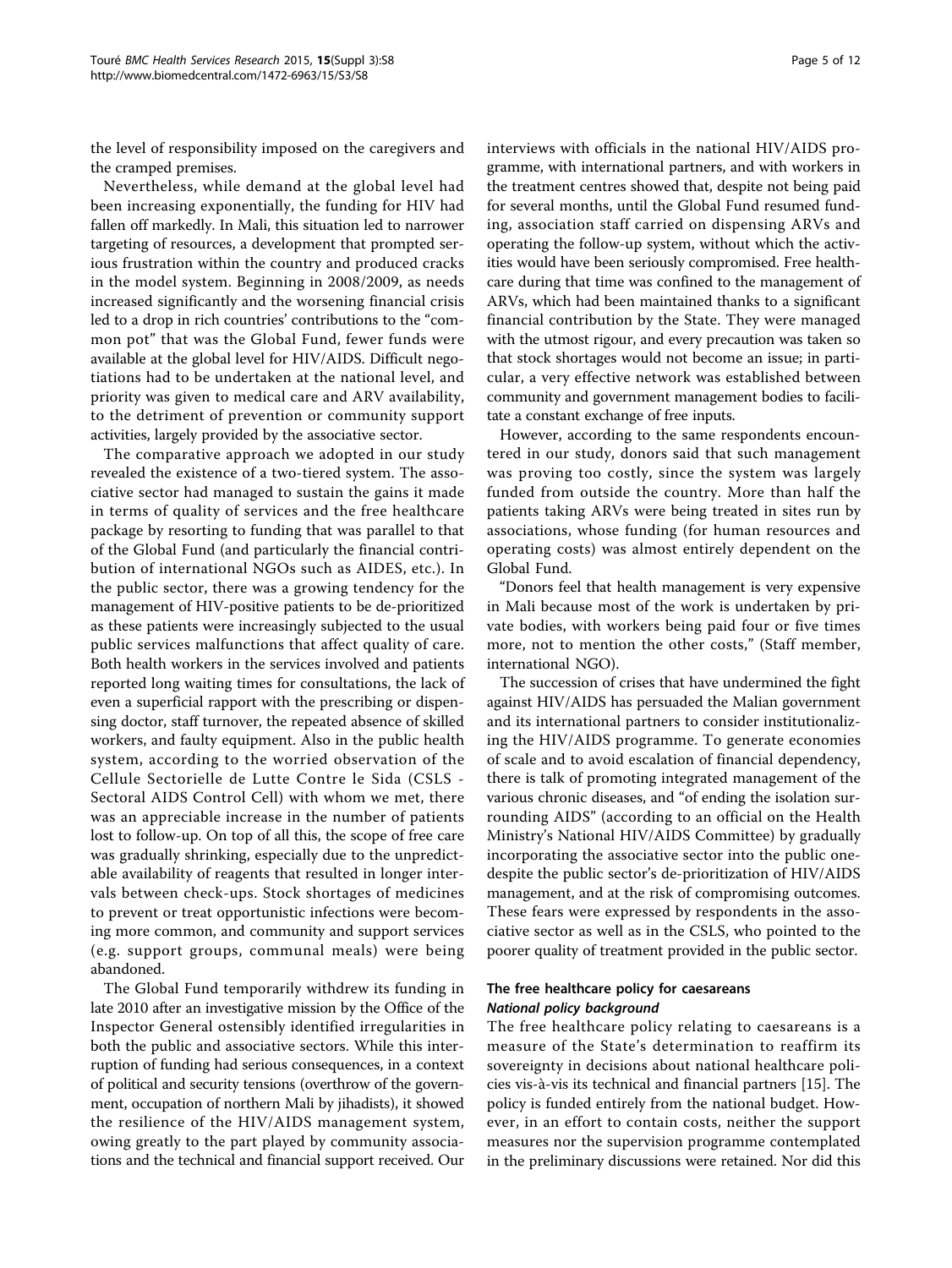scheme benefit from the technical support of partners; even today, instances of support from international collaborators are few and far between, mainly taking the form of communication campaigns and the funding of a national evaluation.

The policy is one of an on-going series of reforms aimed at improving technical facilities and human resources for maternal health. In the case of caesareans, free treatment applies to the surgical procedure and prior examinations, kits for operations and post-operative treatment, and hospitalization. At the time of our interviews, although aware of the serious problems posed by dystocic pregnancies before free healthcare, staff had reservations about the State's ability to sustain this policy due to the high costs involved. They accepted it, but without enthusiasm, especially since the measure was announced before the technical system was discussed and devised. In fact, its scope was unclear and difficult to pin down, and the initial scheme did not provide for the management of complicated caesareans. The kit for caesareans was based on hospital standards in Bamako, with no consultation or respect for practices in the health centres performing caesareans. To make matters worse, at the operational level, healthcare facilities were compelled to borrow from their own regular stocks to compensate for failures in the supply of inputs for the free caesareans policy from the central level (erratic funding, incomplete kits).

It quickly became obvious that the number of caesareans was growing markedly and steadily. The rate for the country as a whole rose from 0.94% in 2005 to 2.17% in 2008 [[17\]](#page-10-0), despite these shortcomings and a deficient referral and evacuation system, which, as our comparative analysis has shown (interviews with personnel, accounts of evacuation conditions for rural patients), penalizes rural areas and women from disadvantaged backgrounds.

"Our greatest difficulty is the more than 100 km distance between our CSCOM and the CSREF. In my two years as medical chief of this CSCOM, the community health association and the mayor's office have not done their share. Because of this, patients have had to pay the ambulance charges themselves, sometimes as much as 37,000F [XOF]," (Medical chief, remote CSCOM, Kita).

The implementation of this policy in healthcare facilities

As our study began in 2010, we were unable to observe the management of caesareans before the introduction of the free care policy. However, the accounts of women who underwent caesareans before and after the policy and of health professionals involved in those services revealed that staff physicians often handed the procedure over to other physicians, either from within or outside their centre, rather than performing the procedure with their assistance. The latter were poorly paid (7 500 XOF per month), as they were considered trainees. They were employed for on-call duty but also for day-time service. Staff physicians devoted a portion of their work time to interventions in the private sector, working in the public sector primarily in cases of emergencies (serious complications) or when performing scheduled caesareans on patients with whom "financial arrangements" (fees paid to the gynaecologist by the patient) were made during their pregnancy care. Both staff physicians and trainees also sought to supplement incomes they considered to be low (even non-existent, in the case of trainees) by charging patients unwarranted fees.

The free caesarean policy disrupted this usual way of functioning in the services involved, by increasing workloads and depriving health professionals of these "compensatory" informal payments.

"Before free caesareans, the gynaecologists made up their own kits according to their orders, and they were able to make a profit on those products. Often, the gynaecologist would bring his own products, but would take the money and then use his own products, and this, on top of what we were paid by parents for the act. This free care policy is a loss for gynaecologists, I won't deny it. Even if we take money from the women, it's not like before the free care, as the products [kits] are given free of charge, even though reconstituted kits mean that those accompanying the women pay for the products," (Personnel, Sikasso).

A few years into this policy, local staff came to realize that not only was there an absolute increase in their workload, as more caesareans were being carried out, but also that they were losing out financially.

In fact, the sums reimbursed by the State were not being redistributed among the staff but were being folded into the general revenues of the health centres; at best, some of this income was distributed in annual bonuses, which were seen as insignificant. In addition, the amount paid by the State (XOF 10,000) per procedure was well short of the amount a gynaecologist could have obtained before, informally, for a caesarean.

The difficulties encountered at the national level (erratic funding, incomplete kits) added to the dissatisfaction [[17](#page-10-0)]. There was no hope of securing support measures for this policy, such as incentive payments, as these would involve further expenditure by a government already struggling to cope with the policy's spiralling costs. According to the Finance Department of the Ministry of Health, between 2005 and 2009, the average annual funding rose from XOF 461 million in 2004 to XOF 1,753 billion in 2009, an average annual rate of increase of 40%. A growing discontent was observed among staff physicians, especially those able to work in private clinics, as was the case in Bamako or Sikasso, and the quality of services, already limited, was compromised even further. This undoubtedly explained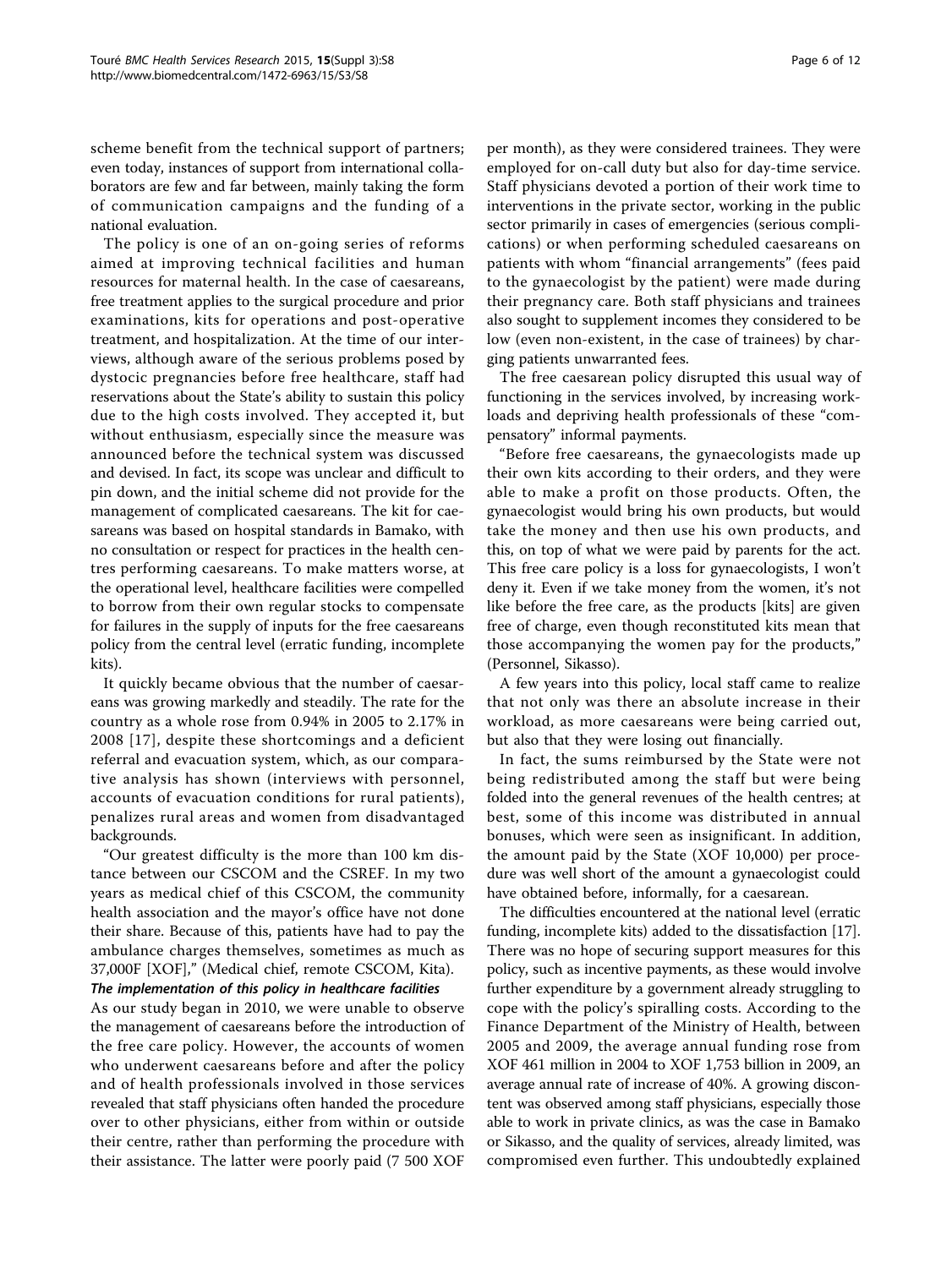the increase in puerperal infections and suppurations between 2006 and 2009 [\[17](#page-10-0)].

"The facts are unpalatable but they still need stating: it's the junior doctors who perform the majority of caesareans without being supervised by the gynaecologist, who spends all his time on consultations and private work to make more money. This explains why a number of women experience infections and other internal problems after their operations, such as uterine ruptures, etc. We all like earning money, and there's no money in caesareans anymore," (Physician, CSREF, Bamako).

The healthcare facilities often 'trimmed-down' the kits received, as the local professionals generally considered their contents to be too elaborate, excessive, and not always necessary. This conclusion was debatable, as the hospital experts at the central level who determined the kits' contents considered them essential. Occasionally the contents were stretched to create more kits. However, items that were removed and did not go into other kits were neither given to patients nor returned to the pool of non-chargeable items, and were often sold for personal gain.

"The system of free caesareans is chaotic, and there are no proper standards. For example, each centre actually puts its own kits together in any way it pleases. There is a standard content decided by academics, but the fact of the matter is that, if the centre receives 100 kits, it will make them stretch to 150 by using the same items, as some of these are sent in large quantities. And the 50 extra ones come in very handy for the anaesthetists, the gynaecologists and the pharmacy," (Staff member, CSREF, Sikasso).

The rise in caesareans also put extra pressure on equipment, which was often of poor quality, badly managed (electricity bills not paid, waste, theft) and badly maintained (machines not working, new equipment not installed).

"Surgeons have enough equipment to perform caesareans but just don't look after it. Equipment is stolen by workers for their own clinics, and, worse still, things are often thrown into the wash after an operation and, when they come out again, are not put back," (Manager, CSREF, Bamako).

A victim of the policy's success (increase in caesareans) and of the wasting of free inputs, in 2011 the State was faced with a growing deficit for this policy. It reacted by allowing delays to accumulate in the payment of orders placed by the Treasury (basically, kits for caesareans), which left the public pharmacy, the Pharmacie Populaire du Mali (PPM), vulnerable and caused a degree of disruption and interruptions to supplies.

"It's been almost a year since we last received any kits for complicated caesareans. I'm not quite sure why, but, as I understand it, the DRS [Regional Health Authority] has run up quite a debt on these items. To be perfectly frank, I think free healthcare has had its day. The two remaining kits, for the operation and post-operation stages, have less and less in them, and there's always something missing from them. The number of kits sent to us by the DRS is also declining. It fell from 300 to 200, and now it's only 100," (Staff member, Regional hospital, Sikasso).

"The State is no longer able to pay the PPM the kind of money that would guarantee a proper supply of products. The point is that the PPM is a business. The situation is catastrophic, and this is why our needs are fulfilled less and less. Kits for complicated caesareans have become increasingly scarce," (Official, Regional health authority, Sikasso).

At the national level, the administration can no longer guarantee reimbursement of the money spent by health centres.

"As an accountant for the referral health centre [I can tell you], if you take caesareans, we haven't had the money for 2009, let alone 2010. The State really isn't paying up," (Staff member, CSREF, Bamako).

The follow-up system, geared towards compiling the information required for reimbursement of caesareans performed, did not track how the kits were used or what inputs were wasted. The absence of any specific supervision only encouraged the liberties taken at the operational level. These conditions appeared to put the policy's sustainability at risk.

In the health centres, staff exploited the policy's complex terms of reference and product shortages, resulting in gradual erosion of the free healthcare package, with significant local discrepancies. Hence, since 2011, there has been clear evidence of a decline in the quality of services and a gradual shrinking of the scope of free healthcare, with the writing of prescriptions (obliging users to buy their own products) becoming almost a matter of course for each caesarean.

# The policy of free healthcare for malaria National policy background

User fee exemption for the treatment of malaria in children under five and pregnant women is Mali's most recent policy, introduced by the government in 2007. It is particularly ambitious, in that it involves all the country's health centres and targets their two main clienteles: pregnant women and children under five. In fact, malaria is the primary reason for consultation in health centres. The free healthcare package consists of preventive treatment (sulfadoxine/pyrimethamine) for pregnant women, insecticide-treated nets, treatment of both uncomplicated and severe malaria, and rapid diagnostic testing (RDT) for under-fives and pregnant women. To qualify for free healthcare, the malaria diagnosis must be confirmed by RDT or thick blood smear.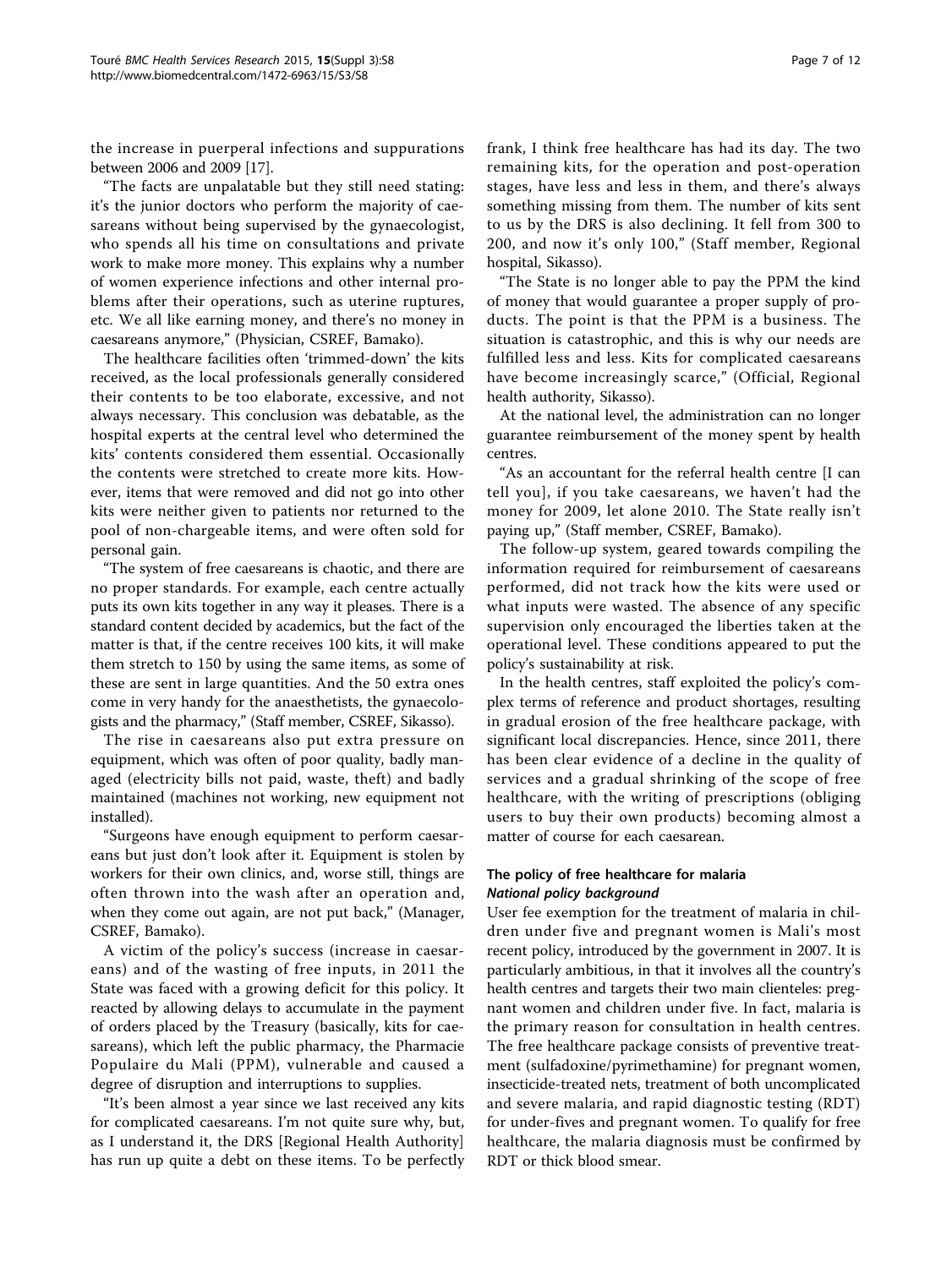This policy is being steered by the PNLP (national malaria programme) and implemented by decentralized services reporting directly to the National Directorate of the Ministry of Health. The policy enjoys substantial financial support from a variety of sources outside the country, including the Global Fund, the (US) President's Malaria Initiative (PMI), and the World Bank, among others.

#### The implementation of this policy in healthcare facilities

Officially, health professionals have not questioned the policy. The presidential measures are difficult to fault and, in terms of public health, this measure is beyond reproach from an ethical standpoint. Rather, doubts about the policy are expressed by the practices of the caregivers, who clearly seek to reduce its scope. This was clearly demonstrated by the situations we observed.

Healthcare personnel are not very forthcoming with patients about free healthcare. Those who qualify for it are not told about it from that quarter, and users systematically arrive with money in their pockets, unsure of the truth of what they may have heard on the radio or TV. Moreover, at some centres, it was only during our survey that the information was communicated to users or even to community officials. It is difficult for patients to claim entitlement to a free service under such conditions.

Staff often refuse, moreover, to use RDTs or even thick blood smears to confirm clinical diagnoses. Three reasons are proffered to explain their relative indifference to RDTs: clinical evidence of malaria, frequent shortages of RDTs, and their presumed unreliability.

"Personally, I don't wait for the result of the thick blood smear to write out the prescription. We are tired of this free healthcare. The test is slow, the patient can't wait and often it's not even reliable. Fever, vomiting, diarrhoea and loss of appetite are sufficient evidence that it's malaria," (Staff member, CSCOM, Bamako).

"In any case, these tests are no good for Africans. These products are sensitive. The conditions in which they are transported, stored and even handled can cause them to give incorrect results. And this is precisely what happens, they are always giving wrong results. When a child is brought to us with all the symptoms, we do the test and it's negative. But when we prescribe anti-malarial drugs, we see him get better," (Staff member, CSCOM, Sikasso).

Lastly, the availability of free inputs in health centres is very hit and miss. Although the blame for this rests partly with the central administration, which is faced with a daunting challenge, operational level practices also bear considerable responsibility. They are clearly aimed at limiting access to free treatment and at reducing the free healthcare package. Most health centres submit reports detailing their needs late and at irregular intervals, which impedes planning along the whole chain (district, DRS and PPM). In Bamako, reporting is particularly lax, and this has gradually become accepted.

"From the start of free healthcare in 2007 until now, we've never kept stock records. In any case, I don't have the time for that,... we've got enough work as it is. What's free is free. I make a request as soon as stock is low or has run out, or I may even phone the medical officer and inform him of the situation, and he sends me something," (Staff member, CSCOM, Bamako).

In the regions, where the situation is slightly better than in Bamako, reporting remains poor. The data for the district of Sikasso showed that fewer than 50% of the district's health centres submitted monthly reports.

In addition, shortages of inputs or incomplete test kits are not alleviated by borrowing from the stock of local health centres pending the next delivery. The governing body of the community health associations even advises its members, who manage the community health centres, to charge users whenever stock shortages occur, citing the maxim: "If there are no free medicines, there is no free treatment for users."

Finally, even when stocks of free inputs are available in health centres, it does not necessarily follow that they are accessible to the targeted categories of users. Staff take advantage of certain loopholes in the system to engineer local shortages: health centres are slow to collect their allocations depending on local travel opportunities. It is not uncommon for stock to be available at the referral health centre while shortages of free inputs are announced in outlying areas. At the same time, free inputs are often less closely guarded than those that generate revenue and hence are subject to all kinds of temptations, especially theft. Staff may also set aside a box of free products without using them so that, if there is an inspection, they are not taken to task for allowing supplies to run out:

"We haven't had Co-Artesiane in stock for about ten days, apart from a box that we are hanging on to, as we could be inspected and caught without stock, which doesn't look good," (Staff member, CSREF, Kita).

'Oversights' in the prescribing of medicines also occur, raising the question of whether such lapses might be due to the desire to limit free healthcare; some respondents acknowledged this was the case.

"The kits are not brought out, the doctors tell me they forget to prescribe the kit for pregnant women. They let all severe malaria cases pay for their own prescriptions. The reality is that we are looking for money here at the community health centre," (Staff member, CSCOM, Bamako).

Finally, access to free treatment was restricted to workdays and working hours, i.e., between 8 am and noon or 2 pm, the managers having decided that staff on duty outside these times, usually junior staff or trainees, were not sufficiently reliable to manage free inputs.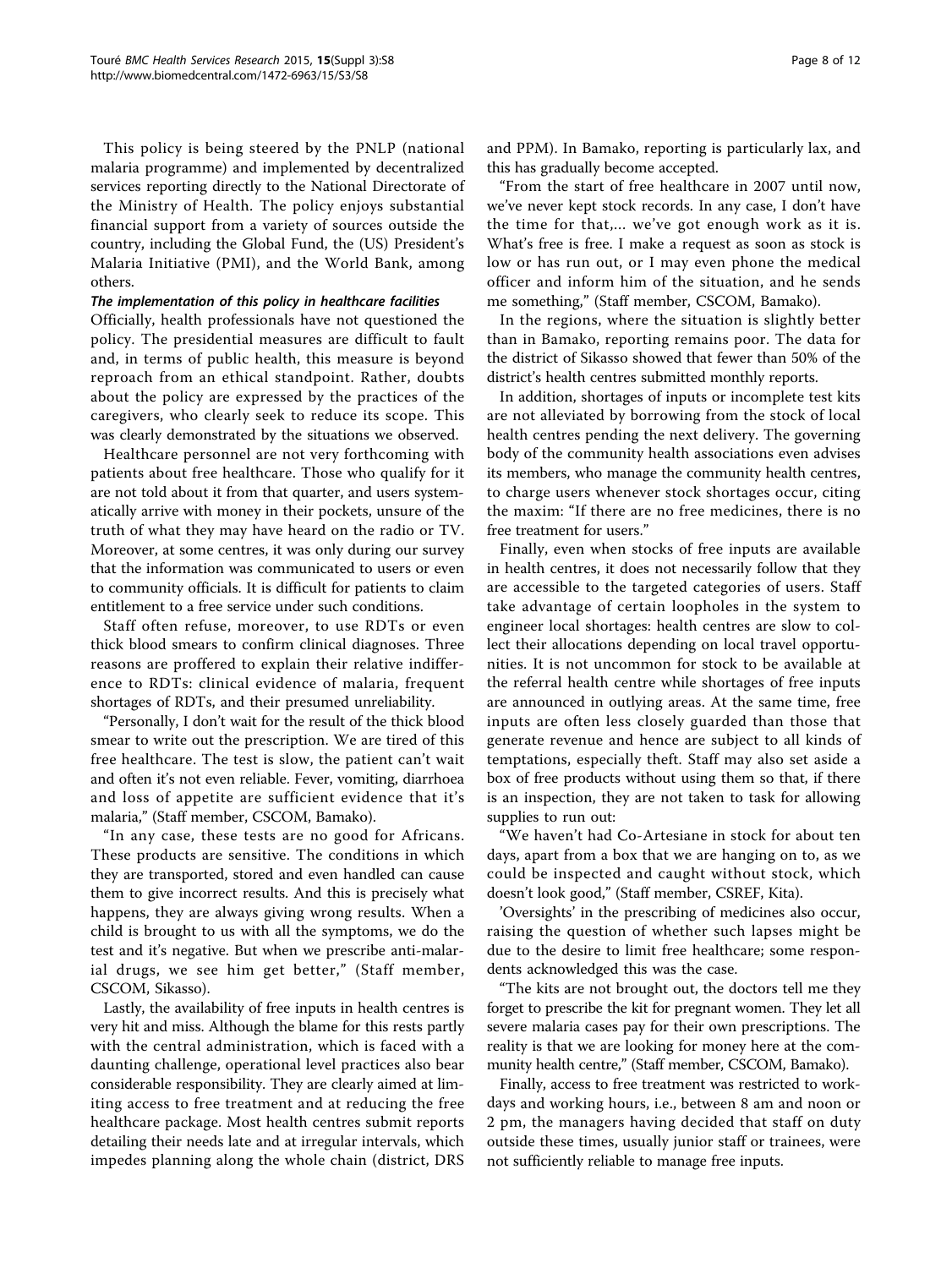The policy has not been backed up by funding for supervision, which is therefore incorporated into the general supervision routinely conducted by district teams. Between 2009 and 2011, this routine supervision was rarely carried out due to lack of funding. Hence it can be difficult to identify problematic practices at the local level.

"We make do with the reports sent in by centre heads. No one knows whether the products we give them are put to proper use. In Mali, everyone wants to protect their job and no one dares to say what things are really like," (Official, Regional health authority, Bamako).

Healthcare is not entirely free, as consultations and medicines other than anti-malarials have to be paid for (antipyretics and antibiotics). In the community health centres observed in our study, we compared, for the months of January and July of the study year, the average monthly bills for prescriptions for uncomplicated or severe malaria, both with and without free healthcare. The evidence showed that, despite the free medicines policy, the amounts users are required to pay remain substantial and prohibitive for disadvantaged families. For instance, in one CSCOM in Bamako, under the free healthcare system the average cost of a prescription for treating an uncomplicated case of malaria was XOF 2,280 and for a severe case, XOF 4,337-only about XOF 1,000 and 1,500 less, respectively, than for cases that did not qualify for free treatment (for example, children five years and older).

The informal practices of health professionals reduced the scope of the policy further still. Under such conditions, free healthcare has little meaning, and thus it is hardly surprising that its impact would be hampered. In fact, a study on the impact of free healthcare on visits to health centres in the different survey areas [[18](#page-10-0)] confirmed that, although there had been a real increase in the number of visits, the impact remained limited.

#### **Discussion**

## Comparison of these policies reveals systematic malfunctioning in the health system.

In presenting and comparing these three policies, whose provisions and implementation conditions were all different, this article shows that while they have all had generally positive outcomes in terms of quantitative impacts on health centre use, they are being progressively stripped of any real content, and their sustainability is uncertain precisely because of the malfunctions of the system in which they are being implemented. While the national level has had problems with planning, even more problematic has been its incapacity to supervise and control health workers' illicit practices to compensate for salaries they consider insufficient and which have not been affected by the policies. In such a context, free care policies are like a

grain of sand in clockworks, an irritant in the health centres' parallel functioning that incites workers to implement strategies that undermine the policies' sustainability. Thus, contrary to the expectations often expressed, free healthcare policies, as implemented in this context, do not constitute an opportunity to structure the health system more effectively [[19](#page-10-0)].

These policies were thus adopted differently by health professionals, and their acceptability varied depending on the extent to which they disrupted the habitual functioning of the health system.

The concern for optimising HIV/AIDS management led to implementation of a mechanism that was technically and financially supported by international donors but not well integrated into the health system. This came at a price, which was heavy dependence on external funding and progressive development of a two-tiered system, public vs. associative, in which the public sector had no share in the advantages made available to the associative sector by the Global Fund, such as staff bonuses. In public healthcare facilities, initial acceptance of this policy and of some promising and effective innovations (psychosocial approaches, adherence clubs, careful planning) was gradually replaced by a commoditisation of treatment rather than by an extension to other pathologies of the principles underlying its success.

The free caesareans policy, whose measures were fully integrated into healthcare services, was gradually absorbed into the system. The discontent expressed about increased workload without financial compensation in fact concealed other demands that could not be articulated because they referred to dysfunctional practices that could not be openly revealed: the absenteeism of certain categories of personnel; the use of volunteer or underpaid staff, some of whom kept the services running for several consecutive years; and the loss of informal income that had, until then, significantly supplemented the incomes of certain categories of personnel, particularly managers. As well, the wastage of caesarean kits because of lack of supervision led to a progressive undermining of the free healthcare package and a substantial decline in quality of care. Thus, a recent study has shown that the mean cost of treatment is not significantly different between women receiving free caesareans (USD 107.00) and those with normal deliveries (USD 93.40). As such, in this case, free healthcare no longer protects the beneficiaries from catastrophic expenditure [\[14](#page-10-0)].

Free malaria treatment for children under five and pregnant women, an ambitious and complex policy, is a disruptive policy that provokes latent but effective opposition. In a context where, according to the health authorities and the managers of the health centres studied, the sale of anti-malarials is the major source of income for health centres, these free inputs provided to healthcare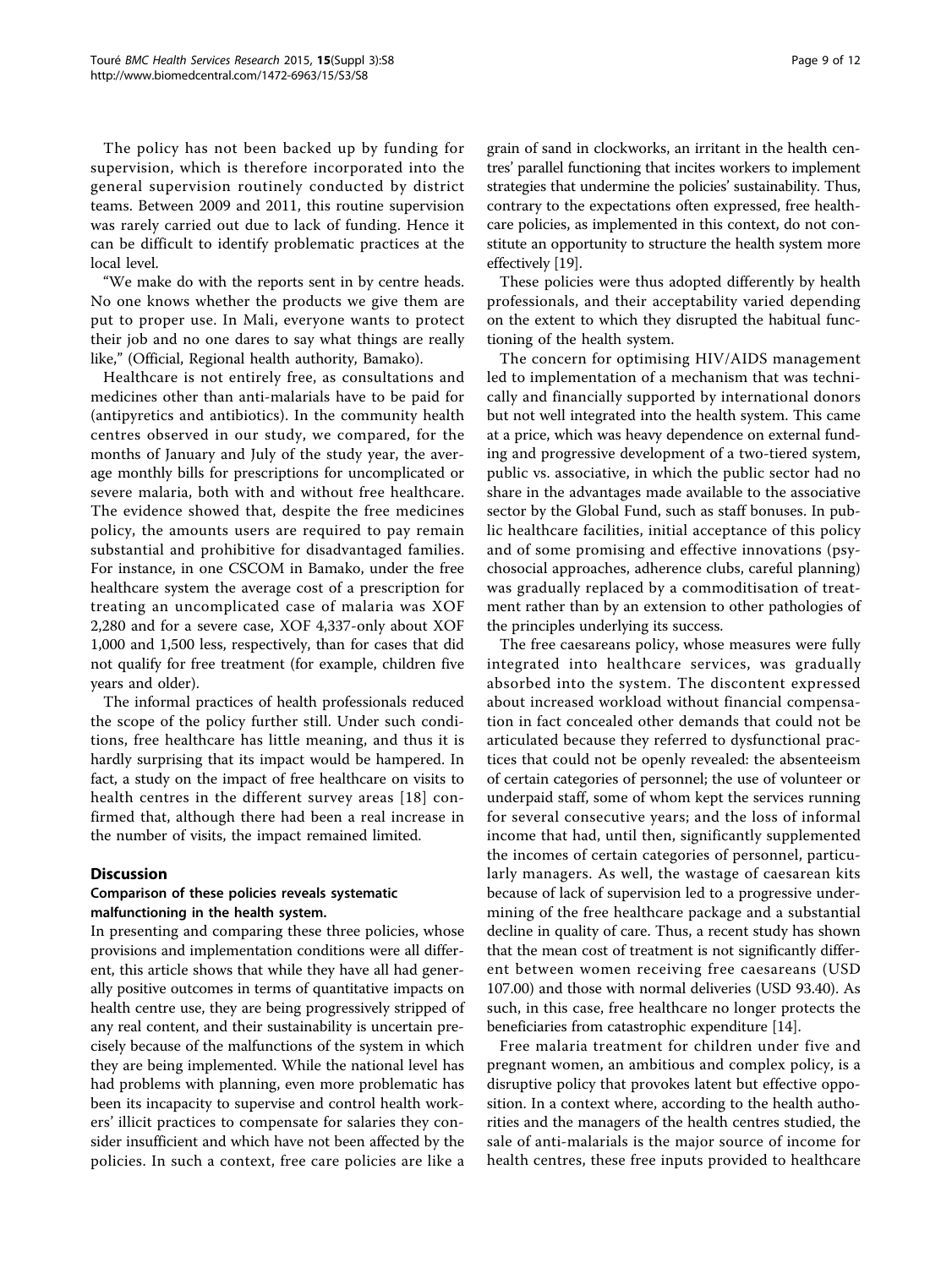facilities and the requirement for clinical diagnoses to be confirmed through biological testing to limit unwarranted malaria diagnoses arouse considerable anxiety among both health professionals and the community leaders of CSCOMs. This anxiety, motivated by this policy's ostensibly negative impact, has no basis in reality, as demonstrated by the results of a study that very clearly showed there was no such financial impact in any of the CSCOMs studied [[20\]](#page-10-0). In fact, because of the failure to consider beforehand that the user fee exemption for malaria would threaten the substantial income stream that malaria represented for healthcare facilities, this free policy is now faltering everywhere in Mali, including in the sentinel sites, which are theoretically the best-performing facilities.

The conclusion that health services malfunctions impede free care policies, which in turn hamper the strategies implemented by health professionals, was reached for other countries by our research program studying largely similar health systems [[21](#page-11-0)]. Our conclusions also agree with those of a literature review on the weaknesses and malfunctions either produced or exacerbated by exemption polices [[11\]](#page-10-0), whose consequences included, in most cases, a decline in the quality of care.

The findings of this study, revealing malfunctions ranging all the way from the centre to the most peripheral points of the health system, raise questions about how much attention is really given to the stated objective of these policies, i.e., improving the population's access to care.

The idea that this issue of the financial accessibility of services is not a core concern for health professionals is corroborated by the findings of other studies as well. The cost-recovery policy has been accepted everywhere and applied zealously, and a study exploring health professionals' views on this policy showed it was widely appreciated despite its disastrous consequences on access to care [[22](#page-11-0)]. Moreover, the failure of the user fee exemption for indigents that had been envisioned in the Bamako Initiative [[23\]](#page-11-0) is another illustration of the futility of attempts to reduce inequities of access to care.

With the advent of structural adjustments, the State's disengagement (reduced public funding) foisted onto healthcare facilities, and particularly onto CSCOMs and hospitals, an obligation to achieve results and balance budgets-i.e., to be more efficient. This has since clearly evolved into a quest for profitability, whether individual or collective.

We have highlighted the personal profit motives underlying the health professionals' actions (profits generated by their illicit practices, which run counter to the interests of patients or of the health centres in which they work) and undermining the free care policies.

Thus, a study carried out across the entire region of Sikasso highlighted the healthcare facilities' solid financial status (profits generated at year's end and sometimes even financial reserves) and, at the same time, their inadequate equipment and the absence of any measures (lower fees, free care for indigents) to improve equity of access to care [\[24\]](#page-11-0). In centres with financial surpluses, those cash reserves and surpluses were neither re-invested in equipment for the centre, nor put into a fund to support indigents, but instead re-invested as end-of-year bonuses distributed to personnel. Another study, this time in Burkina Faso, showed that health centre management committees could viably use their financial resources to improve the equity of access to care, but that this was not something that occurred to them spontaneously [[25](#page-11-0)].

As such, improving the financial conditions for users' access to good-quality services appears to be a secondary consideration.

# Conclusion

This study of the actual implementation of the three most recent user fees exemption policies in Mali shows that they significantly increased the use of services and free care and have been much appreciated by users. However, these policies potentially undermine certain practices of health professionals, whose primary concern is to improve their own remuneration, which they consider to be inadequate. As such, the scope of these policies has gradually become more limited, jeopardizing their sustainability. In countries that have functioned for the past 30 years according to a cost recovery model, user fee exemption measures are seen as a relatively abrupt step backward. Health professionals' self-interest with regard to user fees appears to have been underestimated [[22](#page-11-0)]. The free healthcare policies sparked latent opposition, expressed essentially through informal professional practices. In fact, the policies cannot be contested officially as they are eminently political and ethically justified in terms of public health. This raises the question of whether there really is a shared concern to improve equity in access to care, and whether the Malian State has the capacity to impose a certain social justice, such as bringing an end to the current climate of impunity manifested in health workers' informal practices. The reactions of national authorities and international bodies to this problem have not been equal to the task: imposing successive reforms, with no provisions for appropriate evaluation despite repeated failures, rather than looking in-depth at African health systems and taking into account their structural weaknesses, and especially the profit-generating logic in which they are now entangled, to the users' detriment.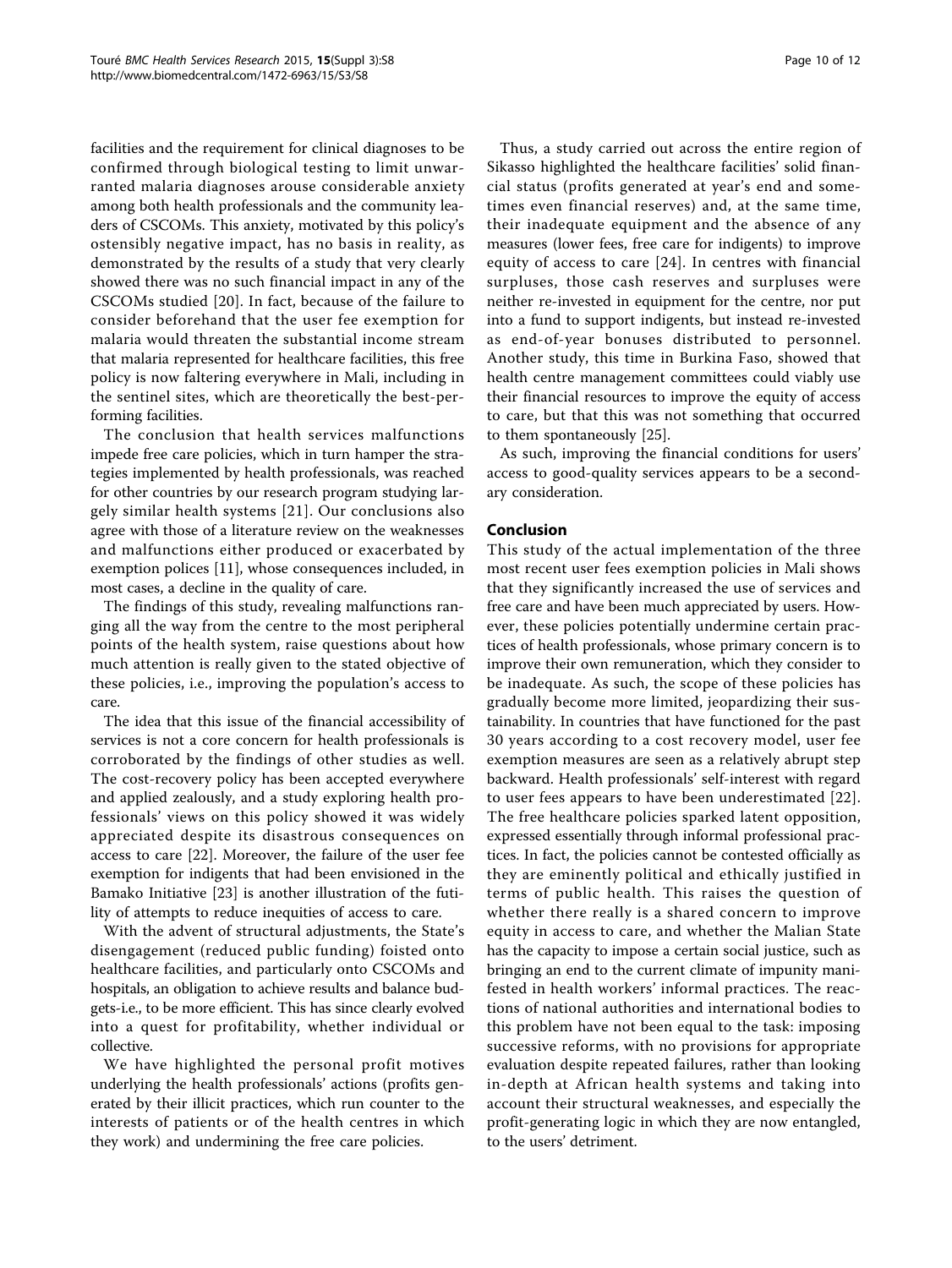<span id="page-10-0"></span>This is not a matter of designating health professionals as the new scapegoats. Rather, these malfunctions reflect the State's incapacity to exercise its regulatory role and to establish policies that are "adapted to African health systems as they are in real life, and not on paper, taking into account their dysfunctions, their difficulties, their blockages, their bottlenecks. Which means recognizing them and denouncing them" [author's translation] [[26](#page-11-0)]. International development agencies, for their part, have not managed, in the 10 years since the Paris Declaration, to align all their actions and practices with the national policy framework [\[27\]](#page-11-0), to harmonise their interventions-as evidenced very recently in the management of the crisis in northern Mali [\[28](#page-11-0)]-and to move away from a liberal conception that has, since the Bamako Initiative, permeated most public policies related to health. Moreover, a review of the literature on the adverse consequences of innovations has shown that studies on this topic are rare, with the main limiting factor being funding agencies' bias toward funding only studies on the intended consequences of innovations, and not unintended or negative consequences [[29\]](#page-11-0). Too often, "new public policies overlook routine practices and presuppose an ideal health systemand State-far removed from the everyday reality of the health system-and of the State" [author's translation] [[26](#page-11-0)].

#### Competing interests

None

#### Authors' contributions

LT designed, collected, processed and analysed the data and wrote the draft and final version of the manuscript. All authors read and approved the final manuscript.

#### Acknowledgements

The author would like to thank Valéry Ridde and Jean-Pierre Olivier de Sardan for their constructive comments on an earlier version of this text. She would also like to thank S. Tchiombiano, A. Prevalet and El hadji M'baye, members of our research team, who carried out the study at the national level, and research assistants Y.T. Sanogo, B. Koné and S. Fofana for their help in the collection of the field data. The author would like to thank Susan Cox and Donna Riley for translation and editing support. This article is drawn from a research programme funded by the Agence Française de Développement (AFD) and the International Development Research Centre (IDRC) of Canada.

#### Declarations

This article has been modified from the chapters La gratuité comme révélateur des dysfonctionnements ordinaires du système de santé au Mali. Approche comparée des exemptions de paiement concernant le sida et la césarienne by L. Touré [[30\]](#page-11-0), and Les exemptions de paiement du traitement du paludisme pour les enfants de moins de 5 ans et les femmes enceintes: une politique qui dérange by L. Touré and Y. Sanogo [[31\]](#page-11-0) in the book Une politique publique de santé et ses contradictions. La gratuité des soins au Burkina Faso, au Mali et au Niger, J.-P. Olivier de Sardan and V. Ridde (eds), 2014, Karthala, Paris, with the permission of the publisher. The publication of this supplement was funded by a grant from International Development Research Centre (IDRC), Ottawa, Canada. This article has been published as part of BMC Health Services Research Volume 15 Supplement 3, 2015: User Fee Exemption Policies. The full contents of the supplement are available online at [http://www.](http://www.biomedcentral.com/bmchealthservres/supplements/15/S3) [biomedcentral.com/bmchealthservres/supplements/15/S3](http://www.biomedcentral.com/bmchealthservres/supplements/15/S3).

#### Published: 6 November 2015

#### References

- 1. Richard F, Hercot D, Ouédraogo C, Delvaux T, Samaké S, van Olmen J, et al: Sub-Saharan Africa and the health MDGs: the need to move beyond the "quick impact" model. Reprod Health Matters 2011, 19(38):42-55.
- 2. Meessen B, Hercot D, Noirhomme M, Ridde V, Tibouti A, Tashobya CK, et al: Removing user fees in the health sector: a review of policy processes in six sub-Saharan African countries. Health Policy Plan 2011, 26(suppl 2): ii16-ii29.
- 3. Richard F, Antony M, Witter S, Kelley A, Sieleunou I, Kafando Y, et al: Fee exemption for maternal care in sub-Saharan Africa: a review of 11 countries and lessons for the region. Glob Heath Gov 2013, VI(2):1-21.
- 4. Lagarde M, Palmer N: The impact of user fees on access to health services in low- and middle-income countries. Cochrane Database Syst Rev 2011. . 4: CD009094
- Ridde V, Morestin F: A scoping review of the literature on the abolition of user fees in health care services in Africa. Health Policy Plan 2011, 26(1):1-11.
- 6. Lagarde M, Barroy H, Palmer N: Assessing the effects of removing user fees in Zambia and Niger. J Health Serv Res Policy 2012, 17(1):30-36.
- 7. Heinmüller R, Dembélé YA, Jouquet G, Haddad S, Ridde V: Free healthcare provision with an NGO or by the Malian government - Impact on health center attendance by children under five. Field ACTions Science Reports 2012, Connection on 07 December 2012 [\[http://factsreports.revues.org/1731](http://factsreports.revues.org/1731)].
- 8. El-Khoury M, Hatt L, Gandaho T: User fee exemptions and equity in access to caesarean sections: an analysis of patient survey data in Mali. Int J Equity Health 2012, 11:49.
- 9. Johnson A, Goss A, Beckerman J, Castro A: Hidden costs: the direct and indirect impact of user fees on access to malaria treatment and primary care in Mali. Soc Sci Med 2012, 75(10):1786-1792.
- 10. Ridde V: What do we know in 2011 about the new free care policy in Mali? Paper presented at a national conference on user fee exemption policies, Bamako, 31 March-1 April 2011 Montreal: University of Montreal; 2011 [[http://www.ministerial-leadership.org/sites/default/files/events/event\\_files/](http://www.ministerial-leadership.org/sites/default/files/events/event_files/Microsoft%20Word%20-%20Eng-Synthese2%20Free%20care%20Mali%204%2026%2011.pdf) [Microsoft%20Word%20-%20Eng-Synthese2%20Free%20care%20Mali%204%](http://www.ministerial-leadership.org/sites/default/files/events/event_files/Microsoft%20Word%20-%20Eng-Synthese2%20Free%20care%20Mali%204%2026%2011.pdf) [2026%2011.pdf\]](http://www.ministerial-leadership.org/sites/default/files/events/event_files/Microsoft%20Word%20-%20Eng-Synthese2%20Free%20care%20Mali%204%2026%2011.pdf), Accessed 11 June 2015.
- 11. Ridde V, Robert E, Meessen B: A literature review of the disruptive effects of user fee exemption policies on health systems. BMC Public Health 2012, 12:289.
- 12. WHO: The world health report Health systems financing: the path to universal coverage World Health Organization; 2010.
- 13. Yin RK, Ridde V: Théorie et pratiques des études de cas en évaluation. In Approches et pratiques en évaluation de programme.. 2 edition. Montreal: Presses de l'Université de Montréal;Ridde V, Dagenais C 2012:177-93.
- 14. Arsenault C, Fournier P, Philibert A, Sissoko K, Coulibaly A, Tourigny C, et al: Emergency obstetric care in Mali: catastrophic spending and its impoverishing effects on households. Bull World Health Organ 2013, 91:207-216.
- 15. Tchiombiano S, Koné YF, Prévalet A, M'baye EH: Émergence, formulation et mise en oeuvre au niveau national des politiques d'exemption de paiement des soins de santé au Mali : synthèse du volet institutionnel. Rapport de recherche Bamako: Miseli; 2012.
- 16. Cellule Sectorielle de Lutte contre le Sida (CSLS): Rapport d'activités 2011 Bamako: Ministère de la Santé; 2011.
- 17. Ministère de la santé: Rapport sur la mise en œuvre de la stratégie de la gratuite de la césarienne de 2005 à 2008 Bamako: Direction nationale de la santé; 2009.
- 18. Heinmüller R, Ridde V: Les effets des mesures d'exemptions et de subventions des traitements anti-paludéens sur la fréquentation des centres de santé au Mali : analyse longitudinale dans quatre districts. In Une politique publique de santé et ses contradictions La gratuité des soins au Burkina Faso, au Mali et au Niger. Paris: Karthala;Olivier de Sardan J-P, Ridde V 2014:341-54.
- 19. Ridde V, Meesen B, Kouanda S: L'abolition sélective du paiement direct en Afrique sub-saharienne : une opportunité pour le renforcement des systèmes de santé? Sante Publique (Bucur) 2011, 23(1):61-67.
- 20. Kafando Y, Ridde V: Les effets des politiques d'exemption sur les finances communautaires au Mali et au Niger. In Une politique publique de santé et ses contradictions La gratuité des soins au Burkina Faso, au Mali et au Niger. Paris: Karthala;Olivier de Sardan J-P, Ridde V 2014:355-70.